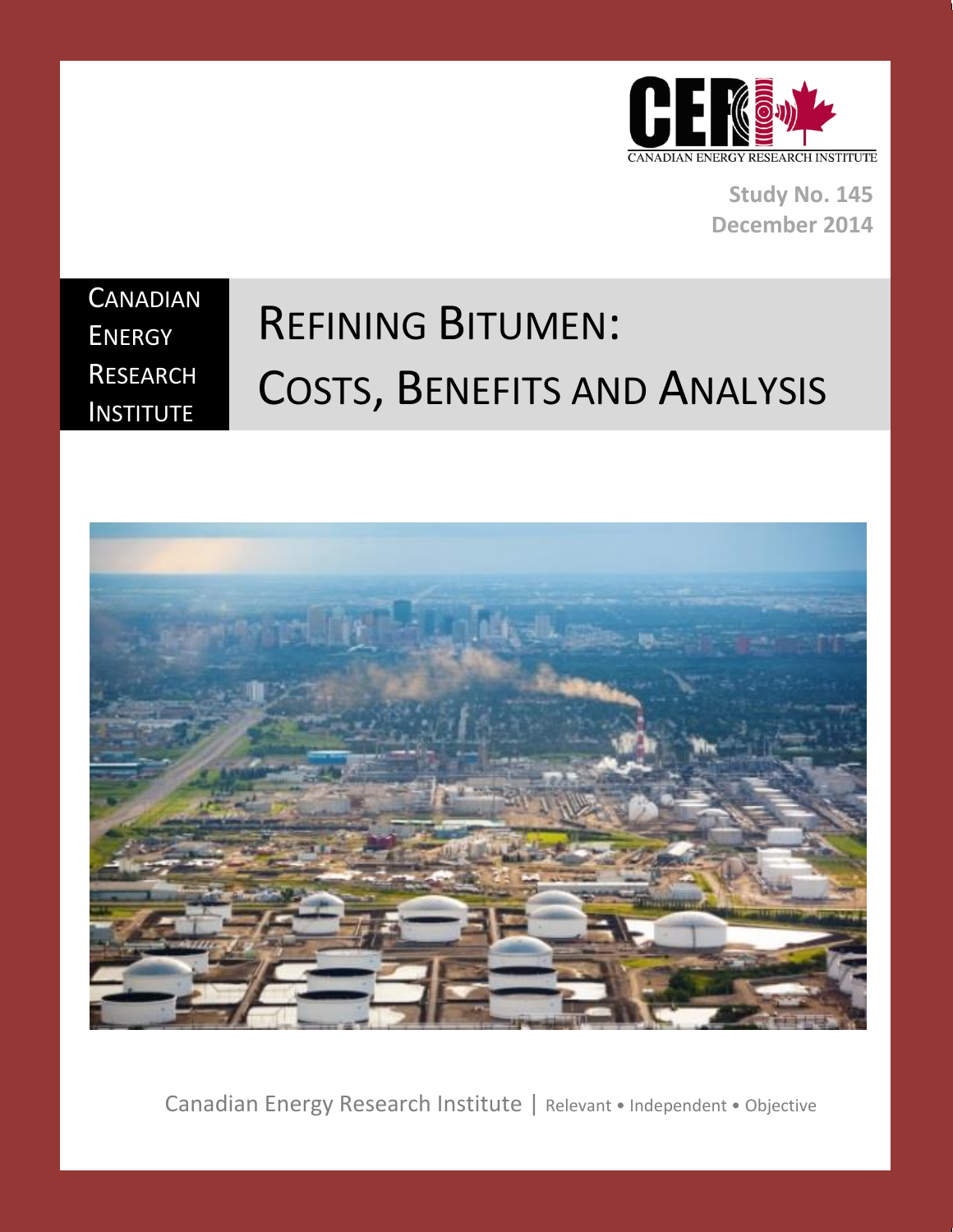The unlocking of unconventional resources for both oil and natural gas has resulted in discounted North American crude oil and natural gas prices in relation to the rest of world. As a result, many North American refineries benefit from having access to lower priced feedstock making the finished products more competitive. Canada is in a unique position because Canada produces far more oil and gas than can be consumed domestically. With bitumen production slated to increase over time and the US taking advantage of overseas markets, there have been questions about why Canada has not developed a more integrated value-added chain within the country.

In this study, CERI conducted a cost-benefit analysis (CBA) for a greenfield refinery using up-todate information<sup>1</sup> to estimate the costs and benefits of the project. The CBA results suggest that a greenfield commercial refinery project is net socially beneficial across a typical discount rate range (13-15 percent) for the refinery business. The net present value (NPV) of a greenfield refinery in Alberta with a carbon capture unit installed is a net benefit of almost \$533 million.<sup>2</sup> However, if the average West Texas Intermediate (WTI) price drops below \$85 over the life of the project<sup>3</sup> – the project would be a net cost to society. There is the potential for the project to be a net cost given that the analysis excluded a number of environmental costs such as potential greenhouse gas (GHG) damage costs from final consumption emissions, water pollution, opportunity cost of water consumption, and potential human health impacts.

A sensitivity analysis was conducted together with the CBA to examine how alternative values for particularly uncertain parameters affect NPV. The economics of a refinery are complex and depend on many factors. Profits or losses result primarily from the difference between the cost of inputs and the price of outputs. In the oil refining business, the cost of inputs (crude oil) and the price of outputs (refined products) are both highly volatile, influenced by global, regional, and local supply and demand changes. Refineries must optimize production against a backdrop of changing environmental regulation, changing demand patterns and increased global competition among refiners in order to be profitable. Eight different parameters were analyzed that would influence the NPV of a project: discount rate, capital costs, carbon capture unit, the price of diesel, the price of crude oil, financing costs, operating costs, and discount rate for social costs.

The results of the sensitivity analysis are presented in Figure E.1. The baseline NPV of the project (green bar) is positive \$533 million. Changing the value of the variables affects the NPV of the project. For example, if a carbon capture unit is omitted, the capital cost will decrease, emissions will increase, and the NPV will increase to \$2.0 billion.

 $\overline{a}$ 

 $1$  The cost estimates were taken from the recent cost evaluation of constructing the North West Upgrader.

<sup>&</sup>lt;sup>2</sup> The NPV is \$532.74 million with an assumed 15% discount rate and a 50-year project life.

<sup>&</sup>lt;sup>3</sup> At the time of writing, the WTI price was just above US\$77/bbl.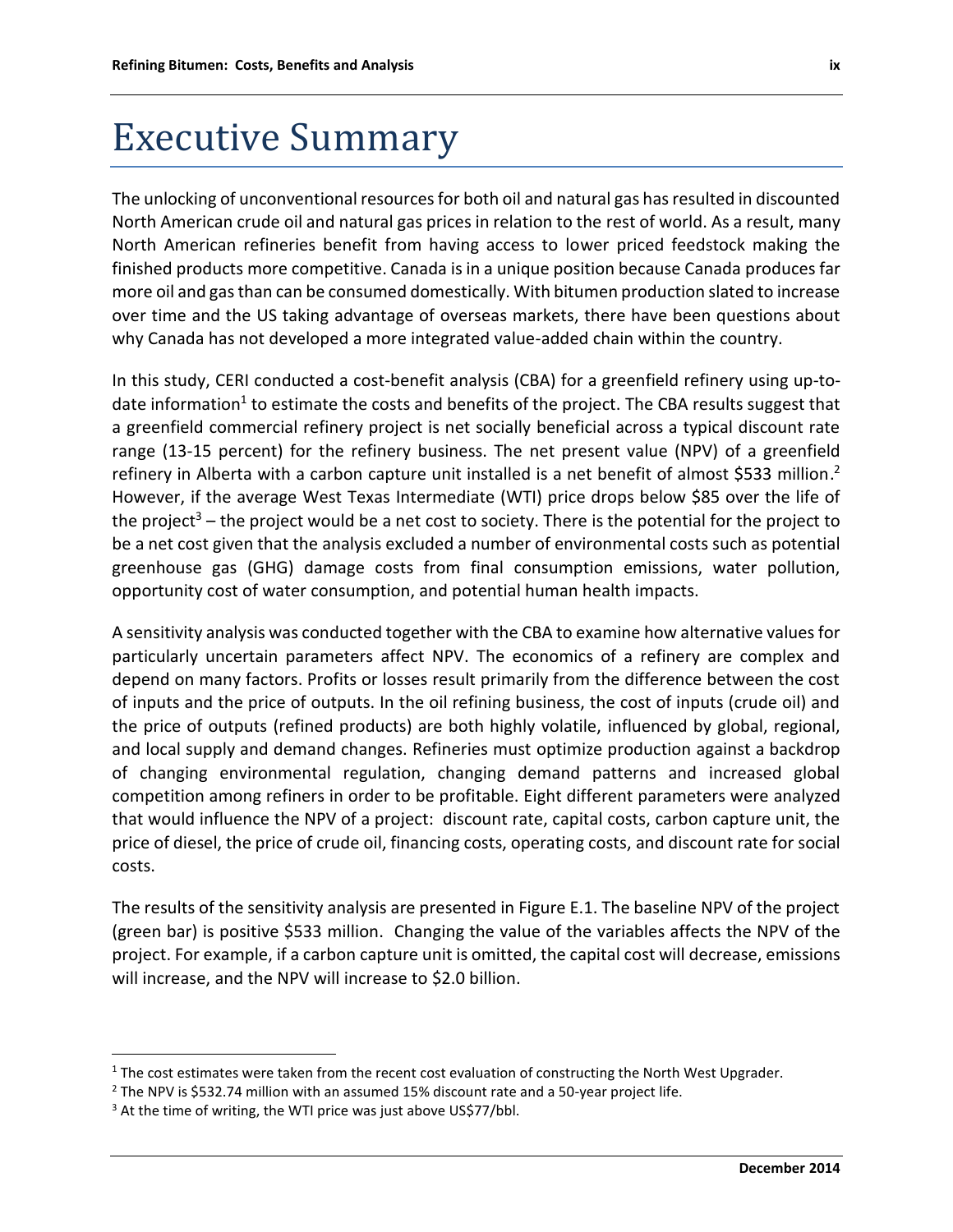

**Figure E.1: NPV Sensitivity Analysis** 

Source: CERI

Not surprising, the choice of the discount rate will affect the economics of a refinery. In this case, increasing the discount rate to 17 percent drops the NPV of the refinery to -\$1,251 million, whereas decreasing the discount rate to 13 percent will boost the NPV to \$2,980 million.

After the discount rate, changes to capital costs have the greatest impact on NPV. Oil refining is a capital-intensive business. Planning, designing, permitting and building a new medium-sized refinery is a 5-7 year process with costs ranging from \$7-10 billion, not including land acquisition. The cost varies depending on the location (which determines land and construction costs<sup>4</sup>), the type of crude to be processed and the range of outputs (both of the latter affect the configuration and complexity of the refinery), the size of the plant and local environmental regulations. Varying capital costs by 25 percent will change the NPV by almost the same magnitude, but in the opposite direction.

After the refinery is built, it is expensive to operate. Fixed costs include personnel, maintenance, insurance, administration and depreciation. Variable costs include crude feedstock, chemicals and additives, catalysts, maintenance, utilities and purchased energy (such as natural gas and electricity). To be economically viable, the refinery must keep operating costs such as energy, labour and maintenance to a minimum. Like most other commodity processors (such as food, lumber and metals), oil refiners are price takers: in setting their individual prices, they adapt to

 $\overline{a}$ 

<sup>&</sup>lt;sup>4</sup> For example, building a comparable project on the US Gulf Coast costs less than half of what it does to erect a plant in Alberta according to IHS CERA's "Extracting Economic value from the Canadian Oil Sands: Upgrading and Refining in Alberta (Or Not)?"